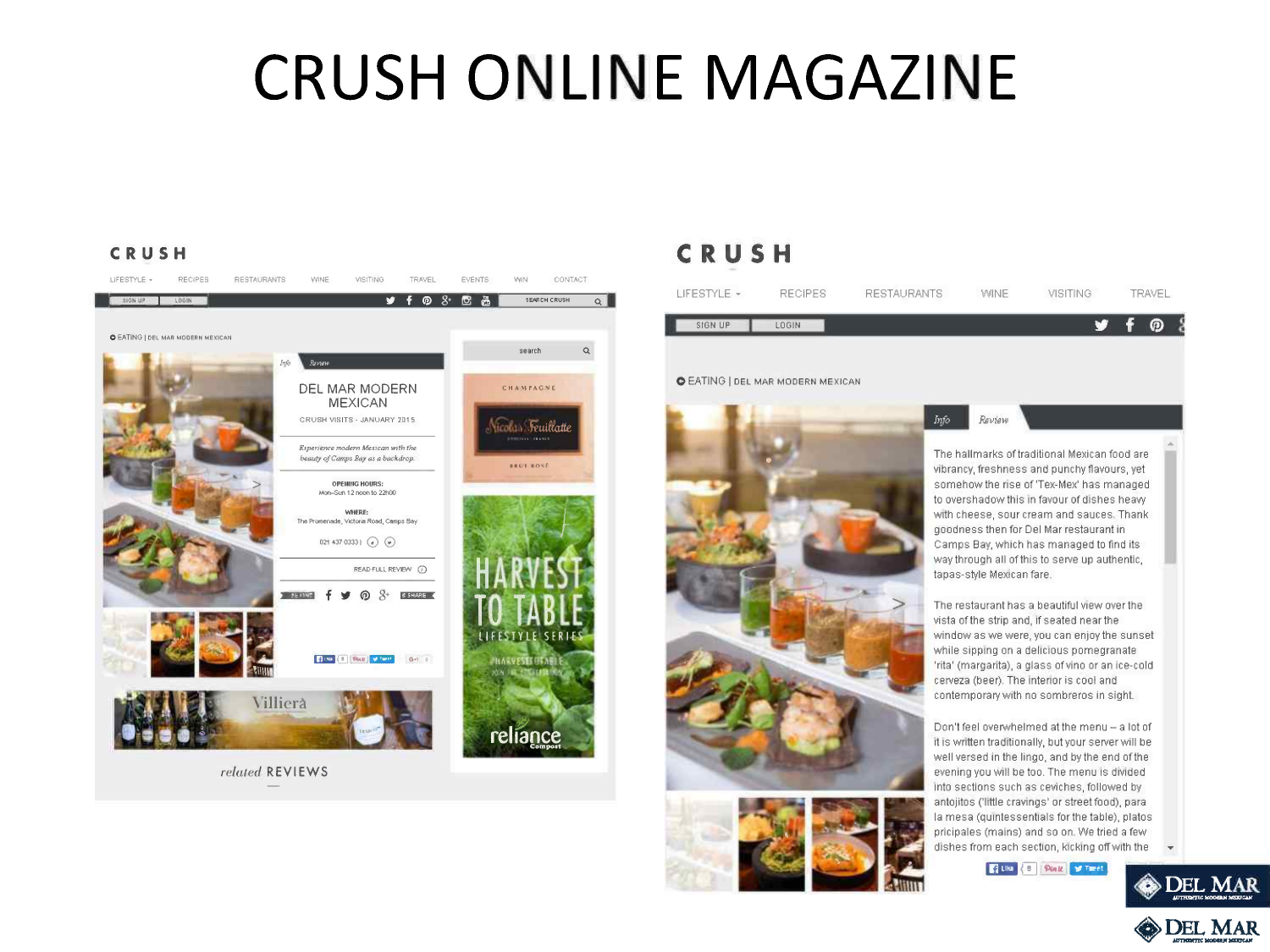## **CRUSH**

| LIFESTYLE + | <b>RECIPES</b> | <b>RESTAURANTS</b> | WINE<br>$\sim$ | VISITING | TRAVEL |  |
|-------------|----------------|--------------------|----------------|----------|--------|--|
| SIGN UP     | <b>BGIN</b>    |                    |                | w        | ⊚      |  |

#### **O EATING | DEL MAR MODERN MEXICAN**







Review

Our sarver recommended a few things from the street food section of the menu - we enjoyed the Pancita De Puerco - meltingly tender pork belly with chipotle and jalapeño glaze and Taquito Pollo - crispy tortillas filled with pulled chicken with ranchero sauce. We tried a ceviche trio - linefish cured in three different curing mixes, all three were beautifully fresh and delivered a smack of chilli heat. We also loved the Tostada de Pescado - crispy corn tostadas topped with tuna and salmon. From the mains menu we opted to share the Barbacoa (slow roasted **Rightline** & **Bridge Gold Collection** 



## **CRUSH**

| LIFESTYLE + | <b>RECIPES</b> | RESTAURANTS | WINE | VISITING |              | TRAVEL |       |
|-------------|----------------|-------------|------|----------|--------------|--------|-------|
| SIGN UP     | LOGIN.         |             |      |          | <b>y</b> f @ |        | $-8+$ |
|             |                |             |      |          |              |        |       |

Info

Review

#### **O EATING | DEL MAR MODERN MEXICAN**





opted to share the Harbacoa (slow roasted Iamb), served with accompaniments and put together with soft, handmade tortillas Barbacoa (the origin of the where the term barbeque stems from) IS a form of slow roasting meat until It is fall-apart tender, and this dish certainly delivered All dishes are served with a selection of accompaniments such as salsas and sauces that are carefully crafted usmq premium chillies straight from Mexico.

A few 'ritas' and several plates of food down we were positively popping, but couldn't leave without trying the churros. This sweet dish seems to have blurred origins - the Mexicans, Spanish and Portuguese (and probably a few others) all lay claim to this deep-fried, doughnut like dessert. The sugary churros are served with a choice of two dunking sauces, chocolate and dulce de leche (caramel). They were texturally spot on - the choux pastry fried to crispy, golden perfection.

Del Mar IS a great place to choose to share a relaxed meal with a partner or a group of friends. While the style of food is quite casual  $\rightarrow$ 

**R** Like  $\begin{pmatrix} 8 \\ 1 \end{pmatrix}$  Plant  $\begin{pmatrix} 9 \\ 1 \end{pmatrix}$  Then  $\begin{pmatrix} 1 & 0 \\ 0 & 1 \end{pmatrix}$